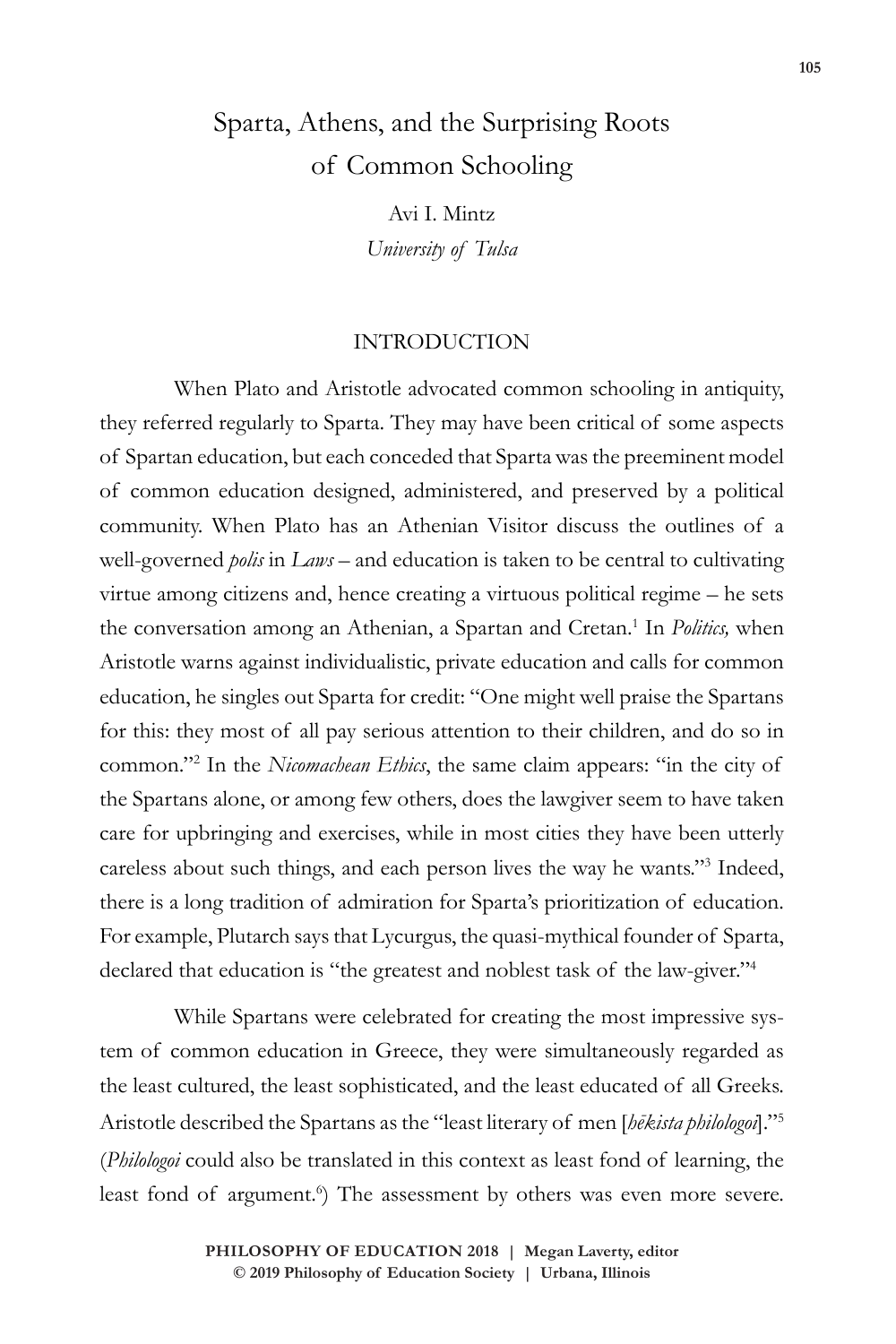Isocrates wrote that the Spartans "are so far behind in general culture (*paideia*) and study (*philosophia*) that they do not even learn their letters."7 Additionally, in *Dissoi Logoi,* "Double Arguments," a document probably from the late fifth century B.C.E.*,* the unknown author noted that, for Spartans, "it is fine for their children not to learn music and letters, while for the Ionians it is shameful not to have mastered all these things."8

Isocrates may have been overstating the case against the Spartans – the comment above appears in an anti-Spartan context. The comment in *Dissoi Logoi* may have been exaggerated because the explicit goal of that document was to provide examples of the kind of contrasts useful in debates. But even the admiring Plutarch would write (though much later, near the turn of the second century C.E.), that "of reading and writing, they [the Spartans] learned only enough to serve their turn; all the rest of their training was calculated to make them obey commands well, endure hardships, and conquer in battle."9

That Sparta's system of education was admired by advocates of common schooling is widely recognized. That Sparta did not have a flourishing culture of philosophy, literature and the arts as did Athens and other Greek *poleis* is likewise well established. In this paper, I explore the surprising tension between these facts. How did the *polis* with the foremost reputation for a brutish lack of sophistication also serve as the exemplar of common education in the Greek world? To answer this question, I first provide an overview of Spartan education. I next discuss why the Spartans held contempt for the kind of learning celebrated elsewhere in Greece, particularly in Athens. Finally, I conclude that one can reconcile the fact that the Spartans were simultaneously the best educated citizens of Greece, in one sense, and the least learned, in another, by distinguishing the Spartan and Athenian understanding of education. To put it in the words of the conference theme, the Spartans understood "education as formation," focused on cultivating patriotism, solidarity (*homonoia*), and, generally, preservation of Spartan character and the Spartan way of life. In Athens and elsewhere in Classical Greece, the concept of "education" had already begun to be more narrowly associated with instruction in the liberal arts.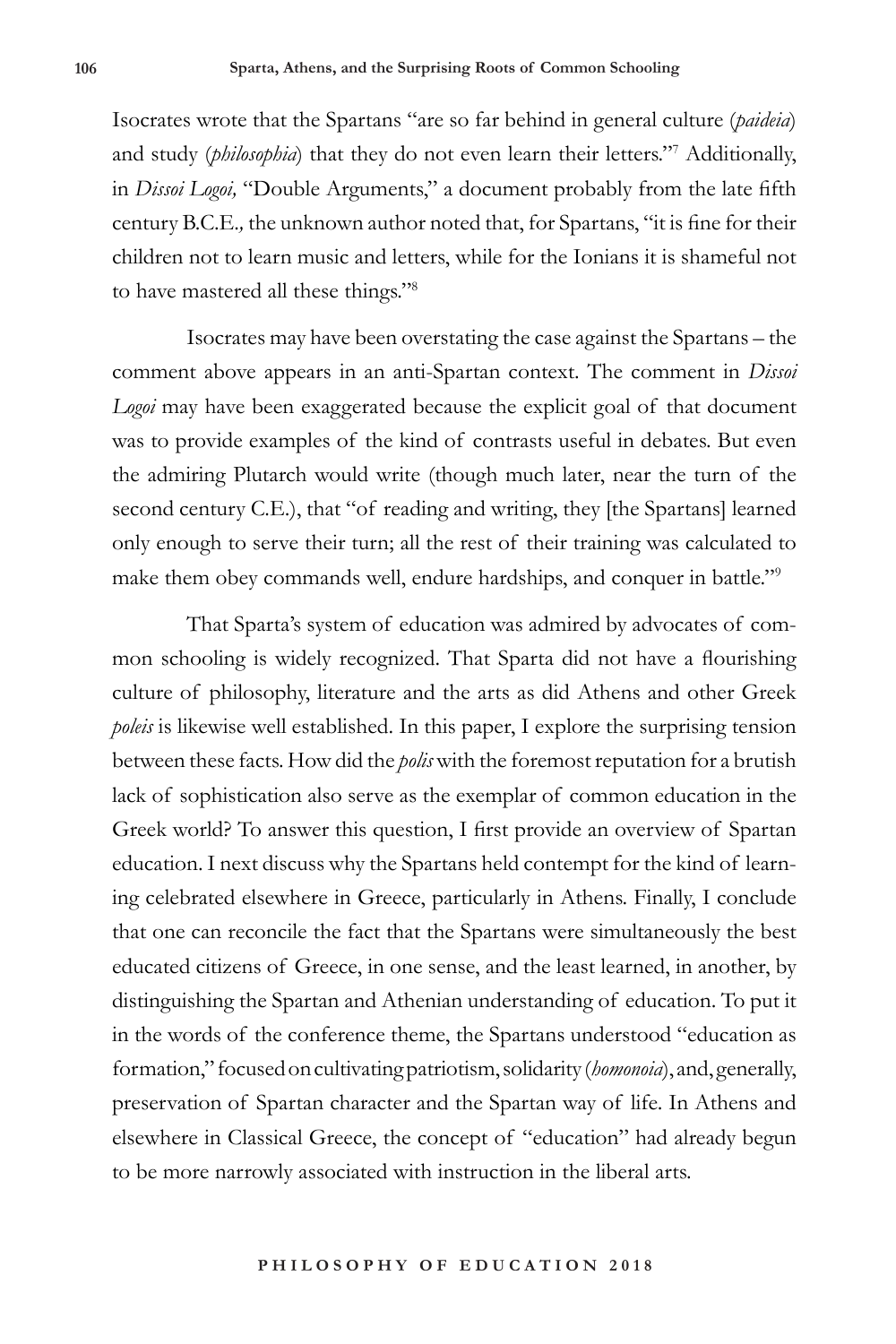## COMMON EDUCATION IN SPARTA

What contributed to Sparta's reputation in education? Part of the answer surely has to do with how the Greeks marveled at the product of Spartan education (at least until Sparta's decline in the fourth century): fearsome, disciplined, citizen-soldiers who were the foundation of a powerful *polis*. The more important part of the answer is that the Spartan citizen-soldier emerged out of an elaborate, all-encompassing system of education for its youth. Both Xenophon and Plutarch say that Spartan education began even prior to birth; Spartans insisted that girls and women partake in education, particularly physical training, because it led them to produce hardier children.10 Sparta regarded its young as the property of the state, rather than the property of each child's father.<sup>11</sup> By seven, the formal aspect of education began as the child entered what came to be called the *agōgē.* The child joined others in athletic training and musical education, in addition to being present at the communal meals.12 By the age of twelve or so, the youths began to live together.13 Life was harsh for the boys and youth. The food was simple and could be scarce – the boys learned to steal to supplement their meals. They were provided with a single cloak, rather than a tunic.<sup>14</sup> This austerity was believed to prepare them for enduring hardship on military expeditions, and to cultivate an indomitable character. Even upon marriage, the men returned to stay with their comrades in the evening, visiting their wives only at night "by stealth."15 Only later in life, after the age of thirty, were the men permitted to live at home with their families.

Xenophon describes the Greek approach to education outside of Sparta as a private affair, delegated to those held in relatively low regard; probably with Athens foremost in mind, he writes that a parent assigns to his child a slave as *paidagogos,* an overseer who led the child to his lessons and would monitor and correct behavior as well. In contrast, the education of Spartan citizens was so highly valued that the government appointed a single person to oversee the education of all Spartan youth. The supervisor, the *Paidonomos*, was selected from among those of the highest social rank; he was part of "the same class as those who hold the major offices of the state."<sup>16</sup> Plutarch describes the hierarchy of command in the educational regime as follows: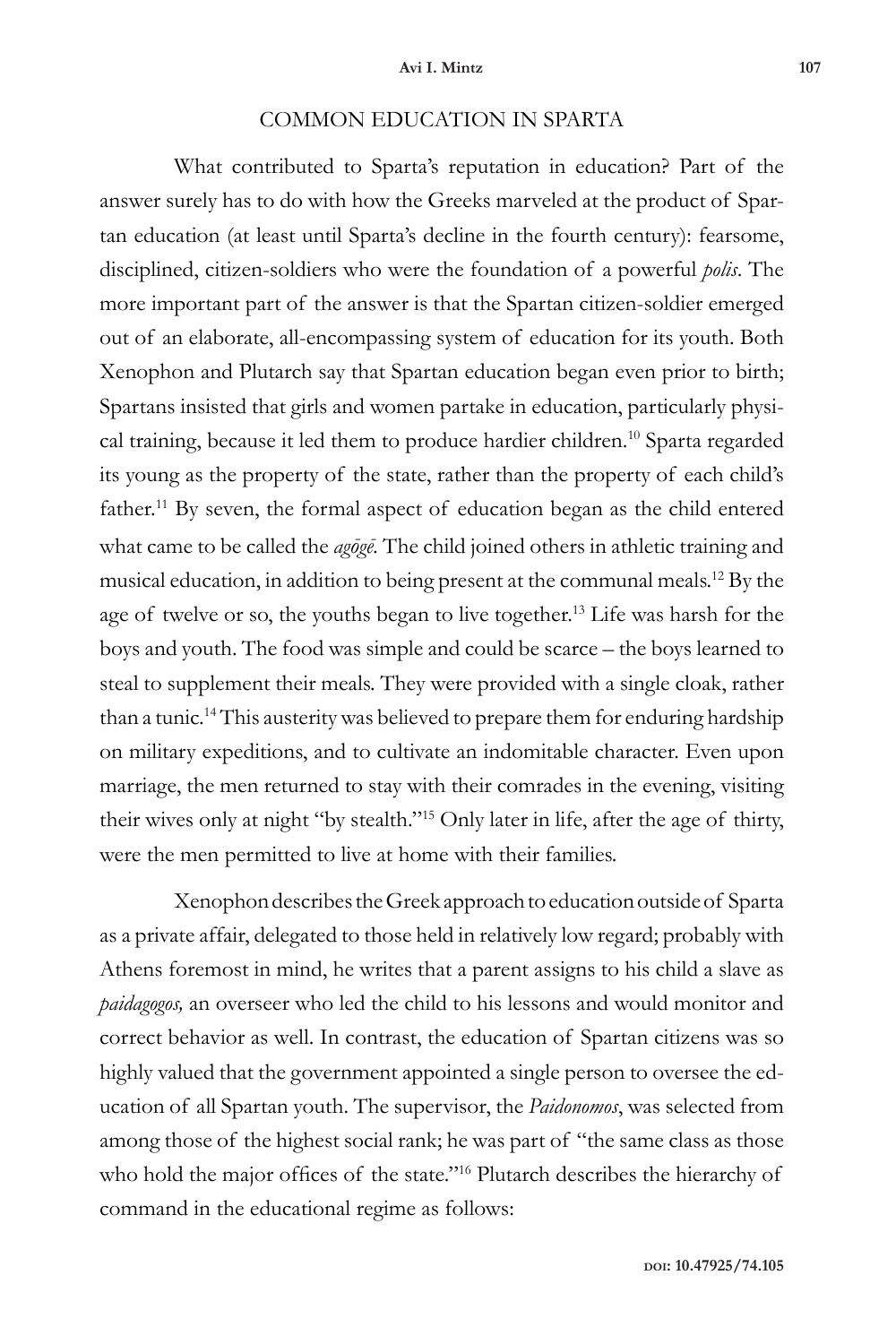one of the noblest and best men of the city was appointed paedonomen [*Paidonomos*], or inspector of the boys, and under his direction the boys, in their several companies, put themselves under the command of the most prudent and warlike of the so-called Eirens. This was the name given to those who had been for two years out of the class of boys, and Melleirens, or *Would-be* Eirens, was the name for the oldest of the boys. This Eiren, then, a youth of twenty years, commands his subordinates in their mimic battles, and in doors makes them serve him at his meals. He commissions the larger ones to fetch wood, and the smaller ones potherbs.<sup>17</sup>

One boy was appointed leader of his troop.18 Each member of the troop was therefore under the tutelage of Melleirens, who in turn were supervised by and accountable to the Eirens. Every person involved in the common education was under the authority of the *Paidonomos* who was responsible for the entire system of education, analogous to the modern Secretary or Minister of Education (if that modern position was more intimately and intensively involved in the daily process of education, a kind of involvement virtually impossible in a modern state with a large populace).

Xenophon describes the citizens who emerged from Spartan education as "obedient, respectful and self-controlled."19 The aim of Spartan education was, according to Plutarch, as I mentioned above, "to make them obey commands well, endure hardships, and conquer in battle."20 Plato has his characters in *Laws*  describe the Spartans as excessively concerned with war in their educational and cultural aims.<sup>21</sup> Aristotle voices a similar concern.<sup>22</sup> But both Plato and Aristotle agree that Sparta's political community instituted a comprehensive educational program. Indeed, Spartan culture and Spartan education were essentially synonymous as all aspects of Spartan life were in harmony with its educational ideals and practices.

The Spartans were so deeply committed to their system of common education, and believed so strongly in its efficacy, that they outlawed any variation to it or any private supplemental education. Plato's Hippias reports that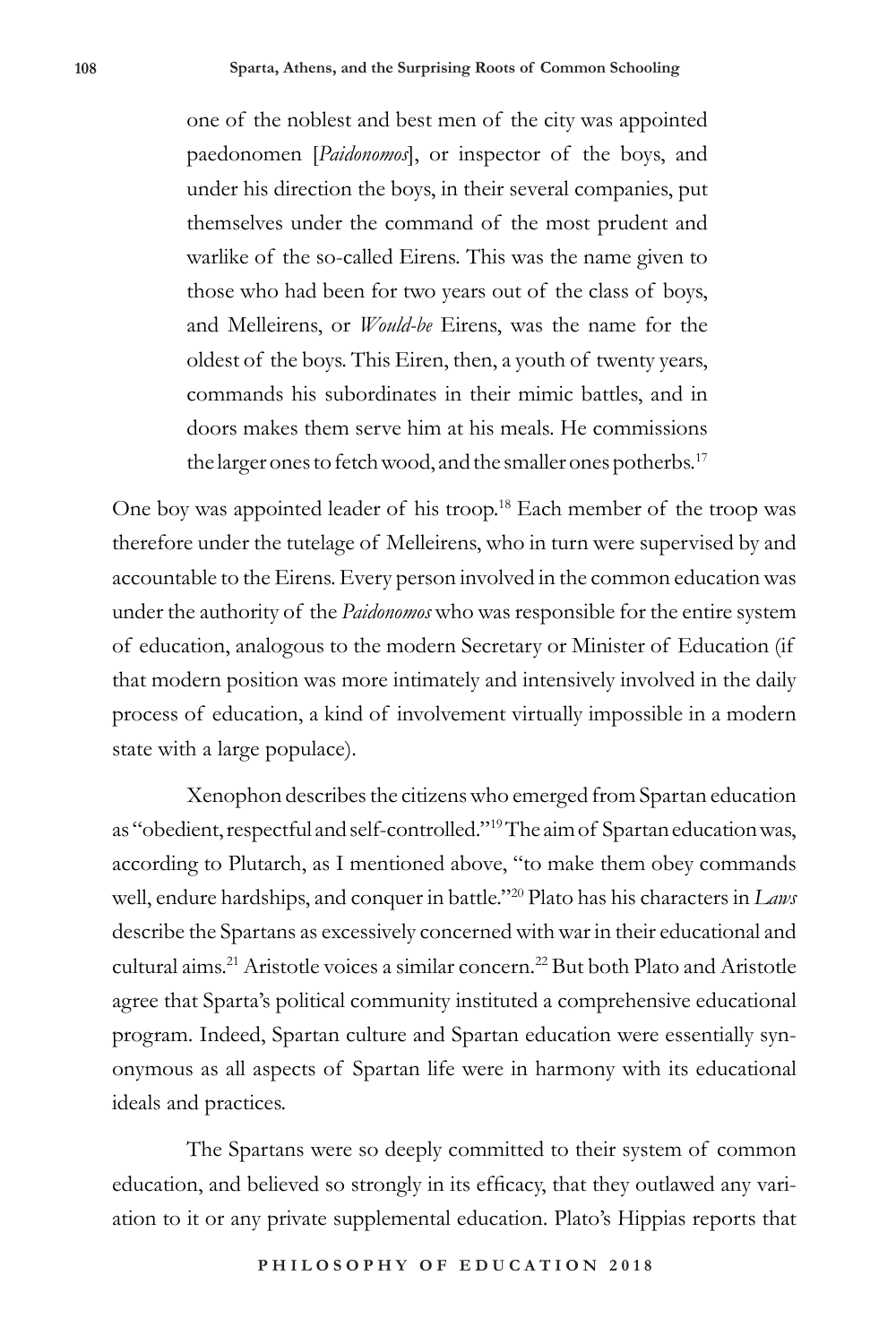#### **Avi I. Mintz 109**

he often travels to Sparta on public business, and that the Spartans love to hear him lecture about "the genealogies of heroes and men … the settlements (how cities were founded in ancient times), and in a word all ancient history."23 Hippias commands great fees for his lectures and lessons throughout Greece, so much so that the sophist boasts, "I almost think I've made more money than any other two sophists you like put together."24 Yet, despite the Spartans' admiration for some of his speeches, Hippias can sell no lessons there, neither those that might be performed for the benefit of all youth collectively nor those commissioned for an individual youth. In Sparta, Hippias notes, parents are forbidden to "give their sons any education contrary to established customs."25

That the "established customs" of Spartan education included physical training is clear. Less clear is the extent to which there was any common liberal arts education. Xenophon writes that, elsewhere in Greece, as "soon as children can understand what is said to them," parents "immediately send them to teachers to learn to read and write [*grammata*], to study the arts [*mousikē*], and to practice gymnastics."26 In contrast, by implication, the Spartans do not send their children for such traditional lessons of *grammata* and *mousikē*. But were the Spartans actually illiterate as Isocrates and the anonymous author of *Dissoi Logoi* suggest? We ought to take a brief digression on this matter.

I have already suggested that Spartan illiteracy must have been somewhat overstated. Perhaps they merely did not teach literacy "immediately [*euthus*]," as Xenophon says. They may still have taught it, but it was not their priority. Spartans certainly would have, like all Greeks, learned music.<sup>27</sup> Plutarch says that Lycurgus brought Homer's epic poetry to Sparta.28 Plato's Megillus, a Spartan, says that the Spartans know and respect Homer, though Megillus notes that Homer "portrays in each case a way of life that is not Laconian but rather sort of Ionian."29

The Spartans had a favorite poet, Tyrtaeus. His works carried precisely the kind of exhortations and encouragement ideal for cultivating courageous, devoted soldiers: "Come you young men, stand fast at one another's side and fight … do not be in love of life."30 Tyrtaeus created an ideal for the young to live up to: "no man is good in war unless he can endure the sight of bloody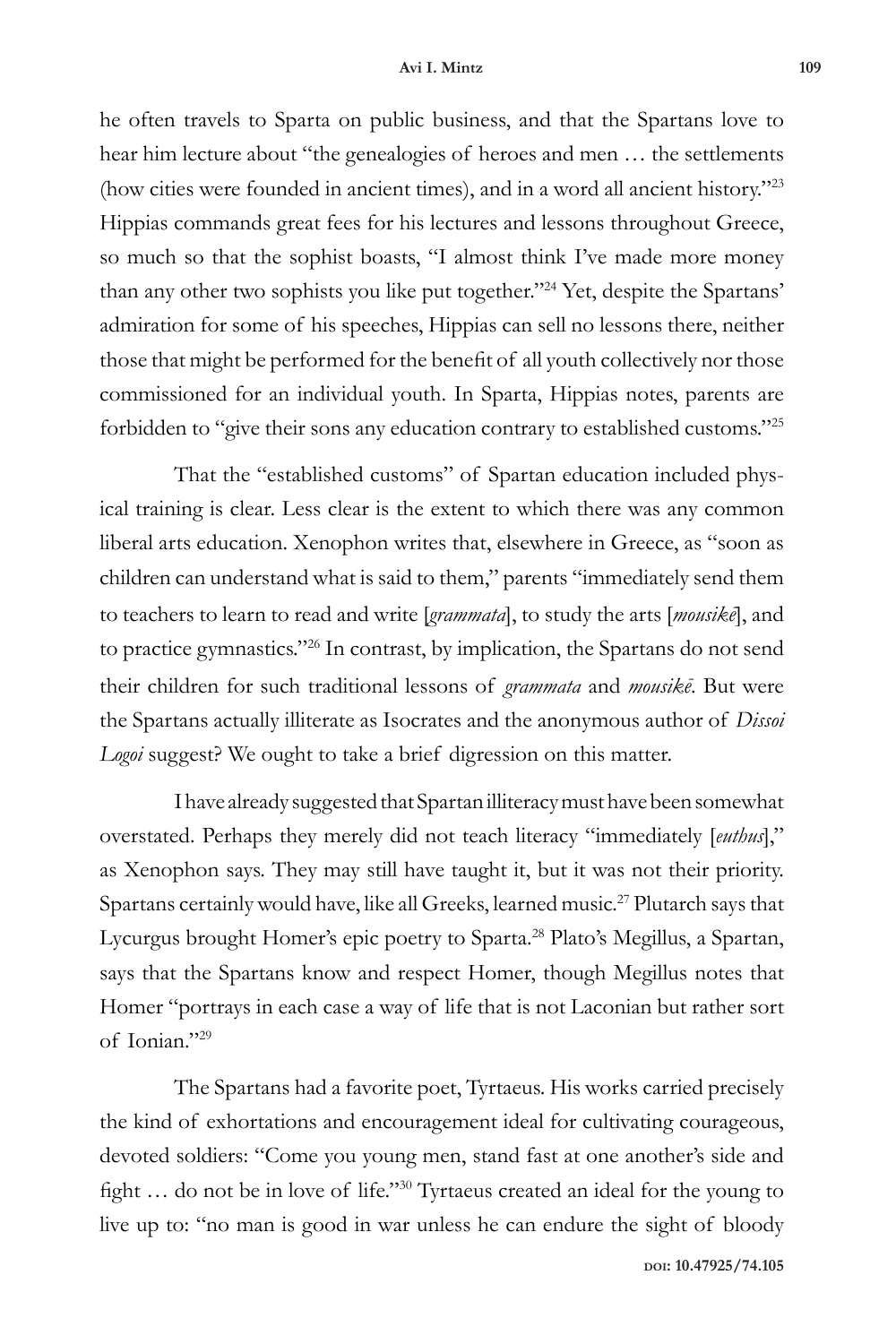slaughter and, standing close, can lunge at the enemy. This is excellence [*aretē*], this is the best human prize and the fairest for a young man to win."31 Since Spartan education was comprehensive, exposure to Tyrtaeus – whose poetry was chanted while Spartans marched on campaign – and to a lesser degree Homer, must be understood to have been part of its curriculum. More generally, therefore, *mousikē* was an important feature of Spartan education.32

In addition to the poetry of Tyrtaeus and Homer having a role in Spartan education, the Spartans, despite the charges of their unlearnedness and lack of sophistication, achieved a reputation for extremely witty, pithy quips and rebuttals. Plutarch collected such famed Spartan sayings and several appear much earlier in Herodotus. To give but one example, Herodotus related the concern at Thermopylae that the Persian army was so enormous that their archers' arrows would block the sun. The Spartan Dienekes replied that that was good news as they would be able to "fight them in the shade."33 Plato's Socrates says that the Spartans do not typically seem impressively educated as they are often quiet and reserved; "but then, at a certain point in what's being said, he [a Spartan] throws out a brief and pithy utterance, one worthy of account, just like a terrific javelin thrower."34 Plutarch writes that "the boys were also taught to use a discourse which combined pungency with grace, and condensed much observation into a few words."35 This famed laconic speech along with extant records of writing indicate that literacy (rather than illiteracy) seems to have been widespread among citizens in classical Sparta.<sup>36</sup> Since the state exerted tremendous control over the entirety of a person's life, the art of using speech was likely part of common Spartan education.<sup>37</sup> Yet, to return to the main argument, even if Sparta included the teaching of music and letters*,*  Spartan education did not feature schooling of the sort available in most other city-states in Greece.

# ATHENIAN SCHOOLING AND SPARTAN EDUCATION

Schooling in grammar, music, and physical education was a feature of many Greek city-states since the sixth century. Herodotus mentions a school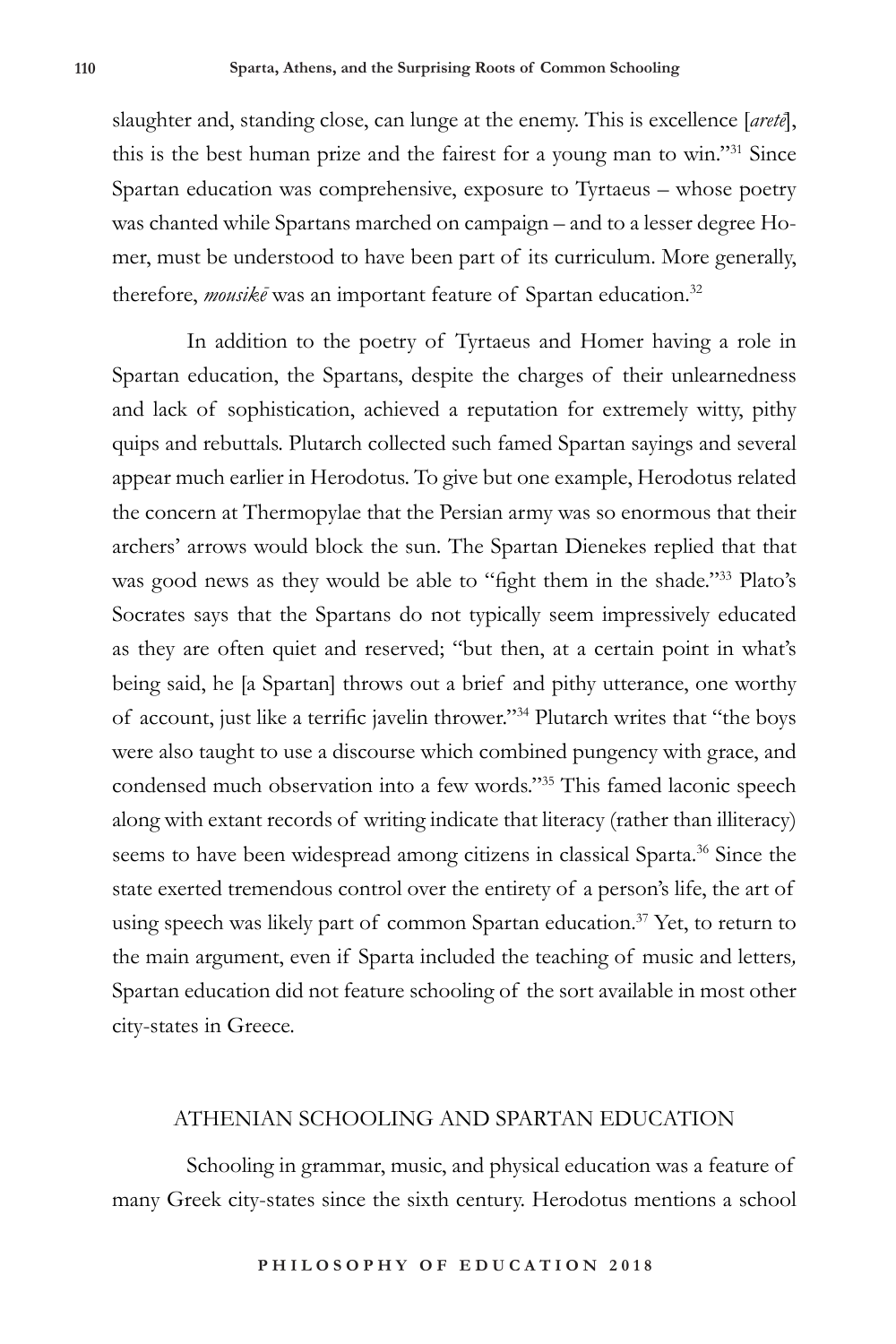in Chios that was probably in operation in the sixth century, as it already had a sizable student population by the 490s when tragedy struck and the roof collapsed.38 Pausanias tells of another tragic roof collapse at a school in Astypalaea about a decade later.<sup>39</sup> But by the middle of the fifth century B.C.E., Athenians were recognized as the Greeks most enthusiastic about learning.

Indeed, the Athenian thirst for learning was so great that sophists were drawn to the city from all over the Greek world. Few fifth century sophists were from Athens, but all sophists seem to have at least visited on occasion to sell their lessons to a market of young men particularly eager to learn new ways to impress others with displays of intelligence or to best others in debate. The Athenian love of learning manifested itself in many great accomplishments not only in the liberal arts – where the contributions to tragedy, comedy, philosophy, history and poetry generally by Athenians, or people who spent significant time in Athens, greatly outweighed those of other city-states – but also in architecture, medicine, and engineering.

If these advances were the product – at least to some extent – of education, why did the Spartans, who were as competitive and desirous of impressive accomplishments as any Greek *polis*, not embrace the same kind of education as the rest of the Greeks? The Spartans were not unaware of the possibility of schooling their children to excel in the liberal arts like the Athenians. On the contrary, they actively disdained Athenians' love of learning, believing that Athenian education would undermine the purpose of Spartan education; namely, cultivating discipline, courage, solidarity and patriotism.

Thucydides provides some illuminating contrasts of Spartan and Athenian views of education. For the Spartan King Archidamas, Spartans "are educated with too little learning to despise the laws, and with too severe a self-control to disobey them, and are brought up not to be too knowing in useless matters—such as the knowledge which can give a specious criticism of an enemy's plans in theory, but fails to assail them with equal success in practice."40 Thus, for the Spartans, schooling on the Athenian model leads to questioning law and authority, the precise things that good soldiers must avoid to devote their lives to a common cause, to their *polis*, and to their fellow citizens.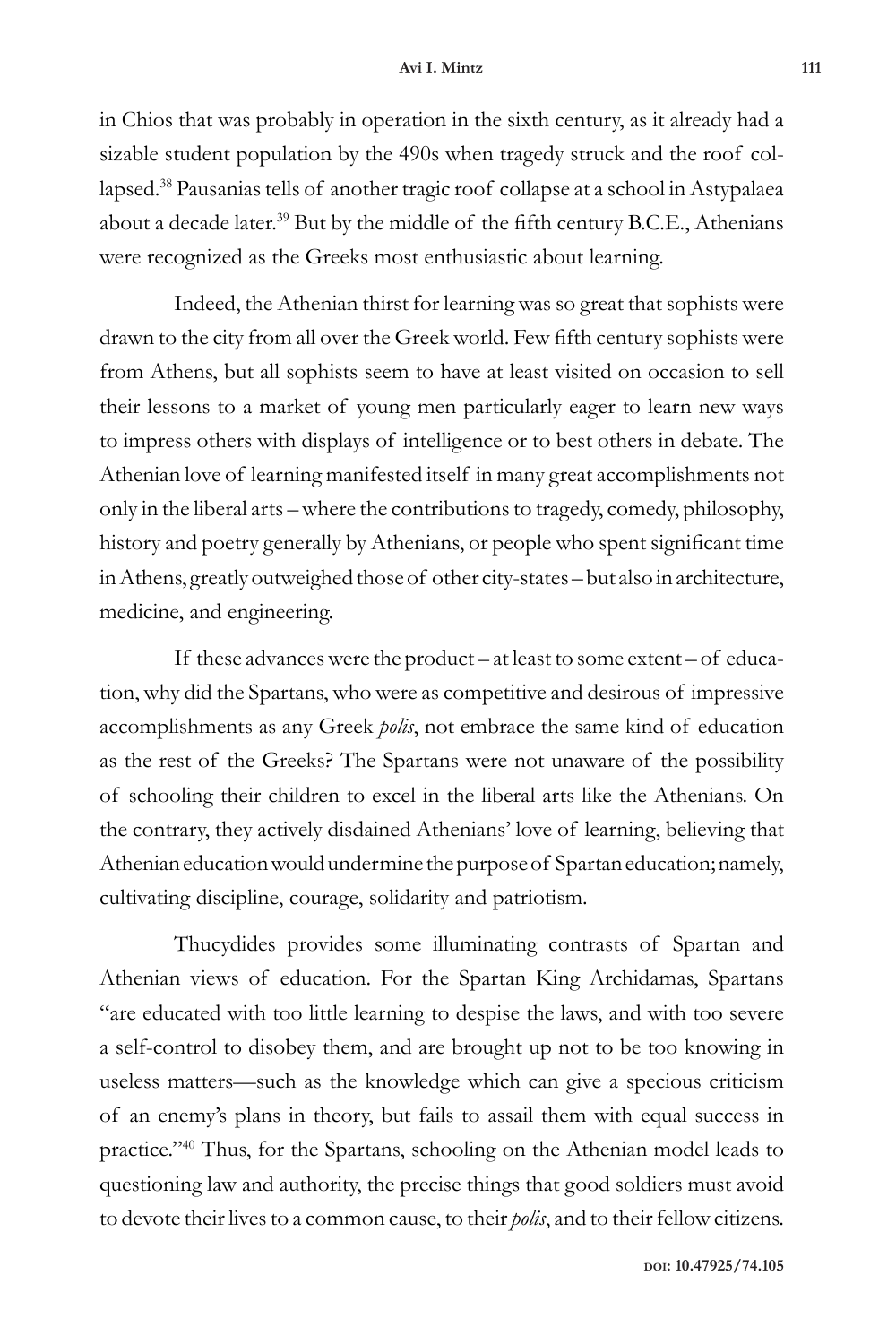One ought to note that some Athenians felt the same way about Athenian schooling and culture as did the Spartans. After all, it was not the Spartans who executed Socrates, but the Athenians. They concluded that Socrates corrupted the youth by encouraging them to seek wisdom and virtue without deferring to tradition and elders. In Thucydides, Cleon, an Athenian democratic leader during the Peloponnesian War – and a fierce opponent of Sparta – sounds like a Spartan in a debate about the fate of the Mytileneans (who revolted against Athens). Cleon had called for the death of every adult male of Mytilene. The Athenians sided with him, but soon came to regret their decision and wanted to revisit their verdict before the massacre occurred. Cleon castigated the Athenians and blamed, in part, their education: the Athenians must recognize that "bad laws which are never changed are better for a city than good ones that have no authority; that *unlearned* loyalty is more serviceable than quick-witted insubordination."41 Cleon associated the Athenian love of learning and love of argument with their weakness, their indecisiveness, and their willingness to challenge their leaders and their laws. Cleon hoped instead to find Athenians "who mistrust their own cleverness [and] are content to be less learned than the laws" for they are therefore "less able to pick holes in the speech of a good speaker."42 The Athenian obsession with learning undermines their resolve and makes them "easy victims of newfangled arguments, unwilling to follow received conclusions; slaves to every new paradox, despisers of the commonplace."43

As we have seen, the aim of education in Sparta was to produce citizen-soldiers and patriots who possessed the virtues of courage and self-control. Clearly, the common education in Sparta was concerned with the formation of character and, consequently, the formation of the *polis*. As scholars such as Robbie McClintock point out, education has been increasingly associated with the learning of academic subjects in a formal institution  $-$  the school.<sup>44</sup> There is much lament among educational philosophers about this turn of events, and many are working to return to schools a concern about civic, intellectual, and moral virtues; in short, there is an implicit call in the scholarship to return to thinking about education as formation, rather than schooling. Among the many fascinating aspects of education in Sparta and Athens is that one can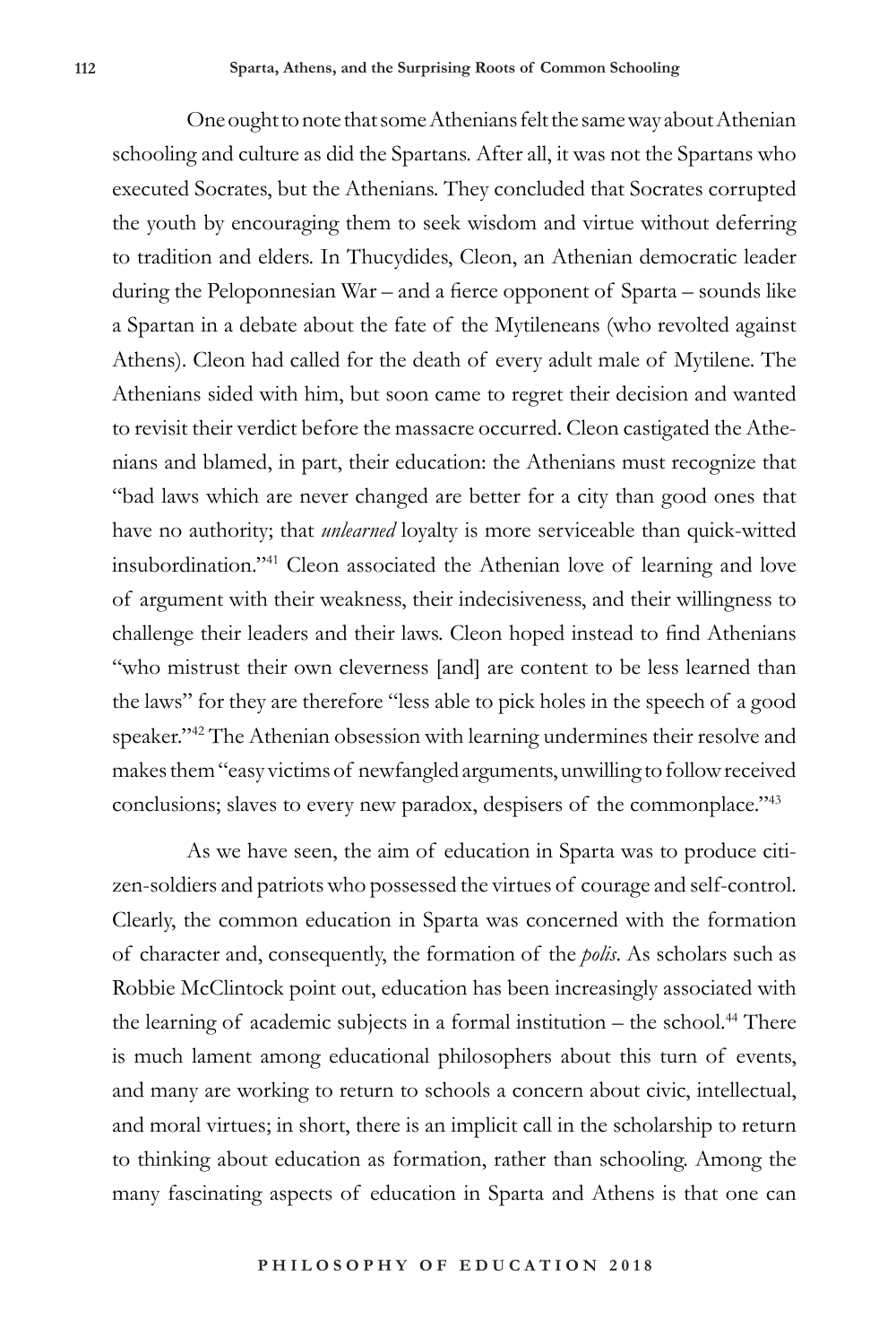see the roots not only of common schooling but the seeds of the narrower definition of education as schooling. The narrow conception of education is not a modern phenomenon, as many assume, but is rather present at the very dawn of educational theorizing.

# EDUCATION AS FORMATION VS. EDUCATION AS SCHOOLING

The Athenians understood education to be the product of a variety of educational forces that contribute to citizens' formation: the city itself educates through its laws, culture, and religious practices; the poets, both ancient like Homer and Hesiod, and contemporary, like Sophocles and Euripides, were long described as teachers; and older citizens were expected to mentor the young as they grew to take their place among other citizens.<sup>45</sup> But the liberal arts were already coming to dominate the idea of what being "educated" entailed. In fifth century Athens, education was no longer associated with the traditional coming of age of a gentleman, a *kalos k'agathos,* but rather with what Aristophanes called the "new education," the study of speech, the embrace of scientific research, and the unflinching interrogation of the customs of one's elders.<sup>46</sup> Because Sparta had the utmost disdain for these aspects of the new education, Spartans were characterized as uneducated.

At the dawn of theorizing about education, therefore, the most sophisticated model of common education in the known world was premised on an understanding of education that was viewed as quaint and outmoded, even by the very philosophers who otherwise admired much of Sparta's educational ideals and practices. Sparta's system of common education is the root of the *practice* of common schooling in the west. However, at the root of the *theory*  of common schooling, the Spartan understanding of education formation was already eclipsed. The formal institution of the school, which featured a curriculum of physical education, grammar, and music, came to be the foundation of proposals of common education, even as early as Plato.47 For all of their disparagement of the sophists, Plato and Aristotle's embrace of the life of the mind placed them squarely amidst the "new education."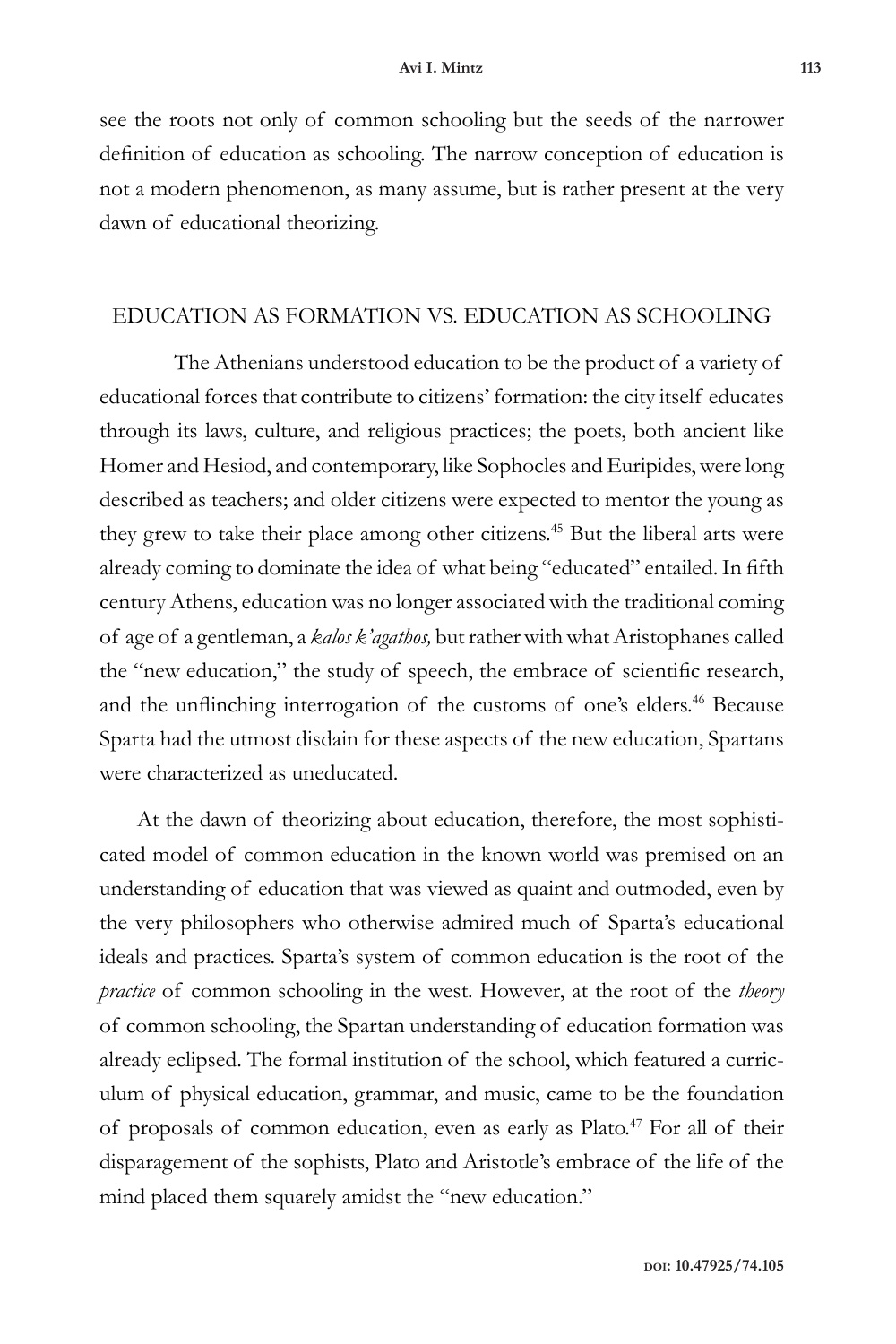For Plato, of course, *homonoia* remained an important educational aim. So education was certainly not tantamount to schooling for him, even if schooling is central to the reforms of *Laws*; and, more generally, education in music and poetry is central to education both in *Republic* and *Laws*. 48 And even today, schooling that focuses almost exclusively on academic skills leads to formation of a certain sort. Nevertheless, as the explicit inculcation of character, habits and beliefs have become less central to schooling, today's schools more closely resemble an Athenian understanding of education rather than a Spartan one. Ultimately, the Spartan conception of education lost out to the Athenian, just as – and no doubt partly because – Spartan culture lost out to Athenian culture. The theatre became a center of culture instead of the mess hall, Homer was preserved and studied rather than Tyrtaeus, rhetorical skill became prized over laconism, and, generally, the "new education" permanently displaced the old. But before this educational and cultural eclipse, Sparta pointed the way to an understanding of education as the rulers' foremost responsibility because it was the key to the preservation and flourishing of the character of each individual and, therefore, the *polis* as a whole. This principle, rather than its specific educational aims and practices, is Sparta's legacy in educational thought.<sup>49</sup>

<sup>1</sup> Plato, *The Laws of Plato,* ed. Thomas L Pangle (University of Chicago Press, 1988). Crete, like Sparta, had a reputation for taking common education seriously; see note 12 below.

<sup>2</sup> Aristotle, *Aristotle's Politics,* trans. Carnes Lord, Second Edition (Chicago: The University of Chicago Press, 2013), 1337a31-32; cf. 1294b.

<sup>3</sup> Aristotle, *Nicomachean Ethics,* trans. Joe Sachs (Newburyport, MA: Focus Publishing, 2002), 1080a24-29.

<sup>4</sup> Plutarch, *Lycurgus*, in Plutarch, *Plutarch's Lives*, trans. Bernadotte Perrin (Cambridge, MA: Harvard University Press, 1988), XIV.1.

<sup>5</sup> Aristotle, "Rhetoric," in *The Complete Works of Aristotle, Vol. 2. The Revised Oxford Translation*, ed. Jonathan Barnes (Princeton: Princeton University Press, 1984), 1398b. 6 H.G. Liddell, R. Scott, and H.S. Jones, *Greek-English Lexicon* (Oxford, Clarendon Press, 1996), s.v.

<sup>7</sup> Isocrates, *Panathenaicus* in *Isocrates II,* trans. and ed. T.L. Papillon (Austin, TX: University of Texas Press, 2004), §208. See also William V. Harris, *Ancient Literacy* (Cambridge, MA: Harvard University Press, 1989), 112-114. On the accounts of Spartan education by other Greeks in the classical period, see Jean Ducat, *Spartan Education:*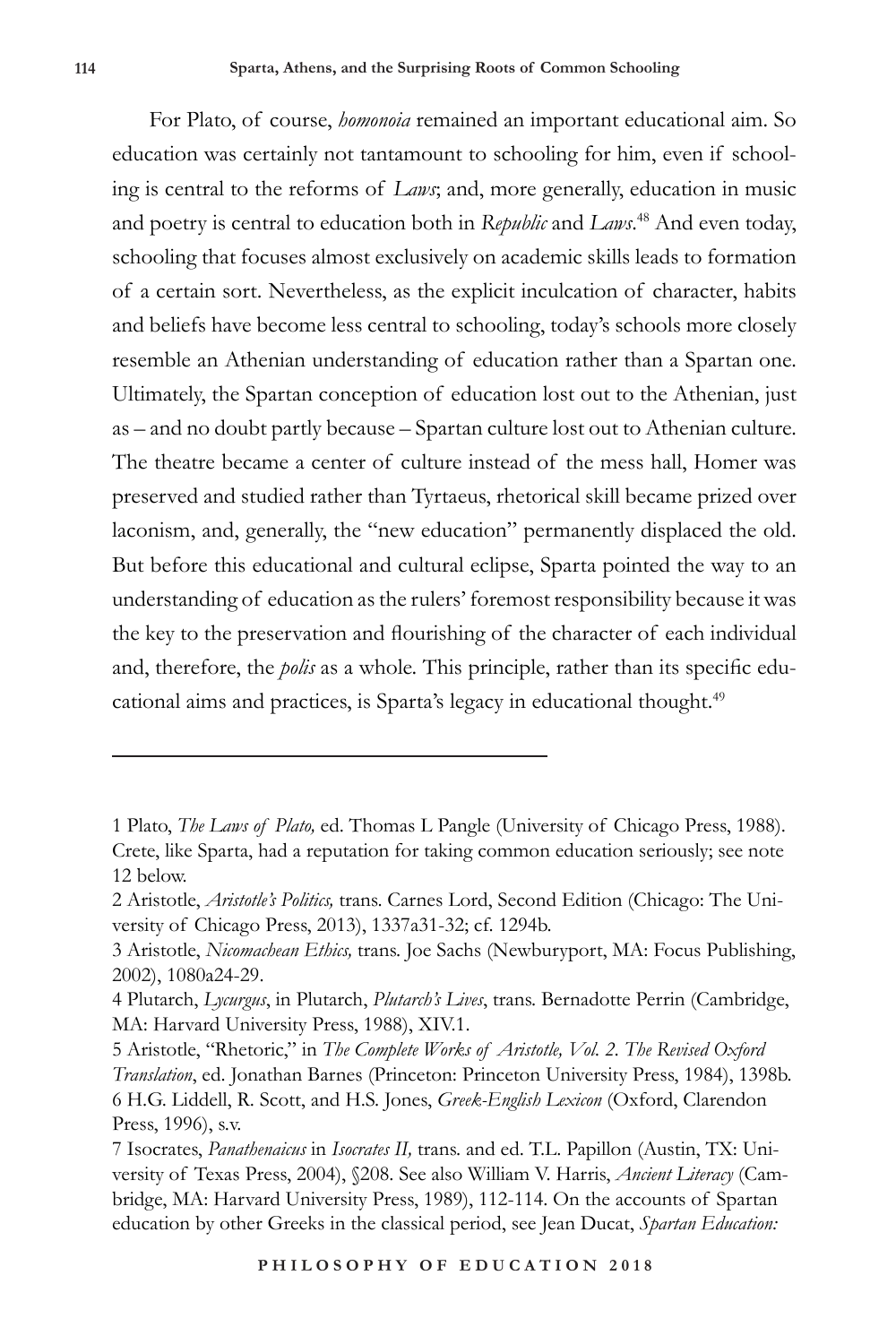*Youth and Society in the Classical Period*, trans. Pamela-Jane Shaw, Emma Stafford, and Anton Powell (Swansea: Classical Press of Wales, 2006), 35-67.

8 *Dissoi Logoi* in John M. Dillon and Tania Gergel, *The Greek Sophists* (New York: Penguin, 2003), II.10.

9 Plutarch, *Lycurgus*, 16.6.

10 Xenophon, *Politeia of the Spartans,* I.4 and Plutarch, *Lycurgus,* XIV.2. The Spartan women's freedom, wit, and strength fascinated other Greeks, many of whom, with transparent misogyny, condemned Sparta's culture for the type of women it produced. On the criticism of Spartan women see, e.g., Aristotle, *Politics,* 1269b-1270a. Plato has the Athenian Stranger in *Laws* argue that Sparta ought to go even further with women's education, creating the groundwork for much greater political participation in society.

11 Plutarch, *Lycurgus,* XV.8.

12 The Cretans were likewise noted for concern about communally forming citizens' character. While the Cretan system of education seems to have been less sophisticated than Sparta's, Crete featured some similar institutional examples of common rearing. The young went to the public meals where they served and observed their elders. Each mess hall or *Andreia* had an instructor for the youth, a *paidonomos*, who organized the children into troops, *agalai.* According to Strabo, Ephorus reported that "most of the Cretan institutions are Laconian, but the truth is that they were invented by the Cretans and only perfected by the Spartans." See Strabo, *The Geography of Strabo,* ed. H. L. Jones (London: William Heinemann, Ltd. 1924), X.4.17&20.

13 Ducat, *Spartan Education,* 125.

14 Xenophon, *Politeia of the Spartans,* II. 4; Plutarch, *Lycurgus,* XVI.6.

15 Plutarch, *Lycurgus,* XV.4.

16 Xenophon, "The Politeia of the Spartans," in *Aristotle and Xenophon on Democracy and Oligarchy*, ed. J. M. Moore (Berkeley, CA: University of California Press, 1975), II.1-2; cf. Plutarch, *Lycurgus*, 16.4.

17 Plutarch, *Lycurgus,* 17.1-3.

18 Plutarch, *Lycurgus,* XVI.4-5.

19 Xenophon, *Politeia of the Spartans,* II.14.

20 Plutarch, *Lycurgus,* XVI.6.

21 Plato, *Laws,* 666e-667a.

22 Aristotle, *Politics*, 1333b.

23 Plato, *Greater Hippias*, in Plato, *Complete Works,* ed. John M. Cooper and D. S.

Hutchinson (Indianapolis, IN: Hackett Publishing, 1997): 285d-e.

24 Plato, *Greater Hippias,* 282e.

25 Plato, *Greater Hippias,* 284b.

26 Xenophon, *Politeia of the Spartans,* II.1.

27 Plutarch, Lycurgus, 21.1.

28 Plutarch, Lycurgus, 4.4.

29 Plato, *Laws,* 680b-d.

30 Tyrtaeus, fr. 10, in Douglas E Gerber, *Greek Elegiac Poetry: From the Seventh to the* 

*Fifth Centuries BC* (London: Loeb Classical Library, 1999).

31 Tyrtaeus, fr. 11; cf. Plato, *Laws*, 629a-b.